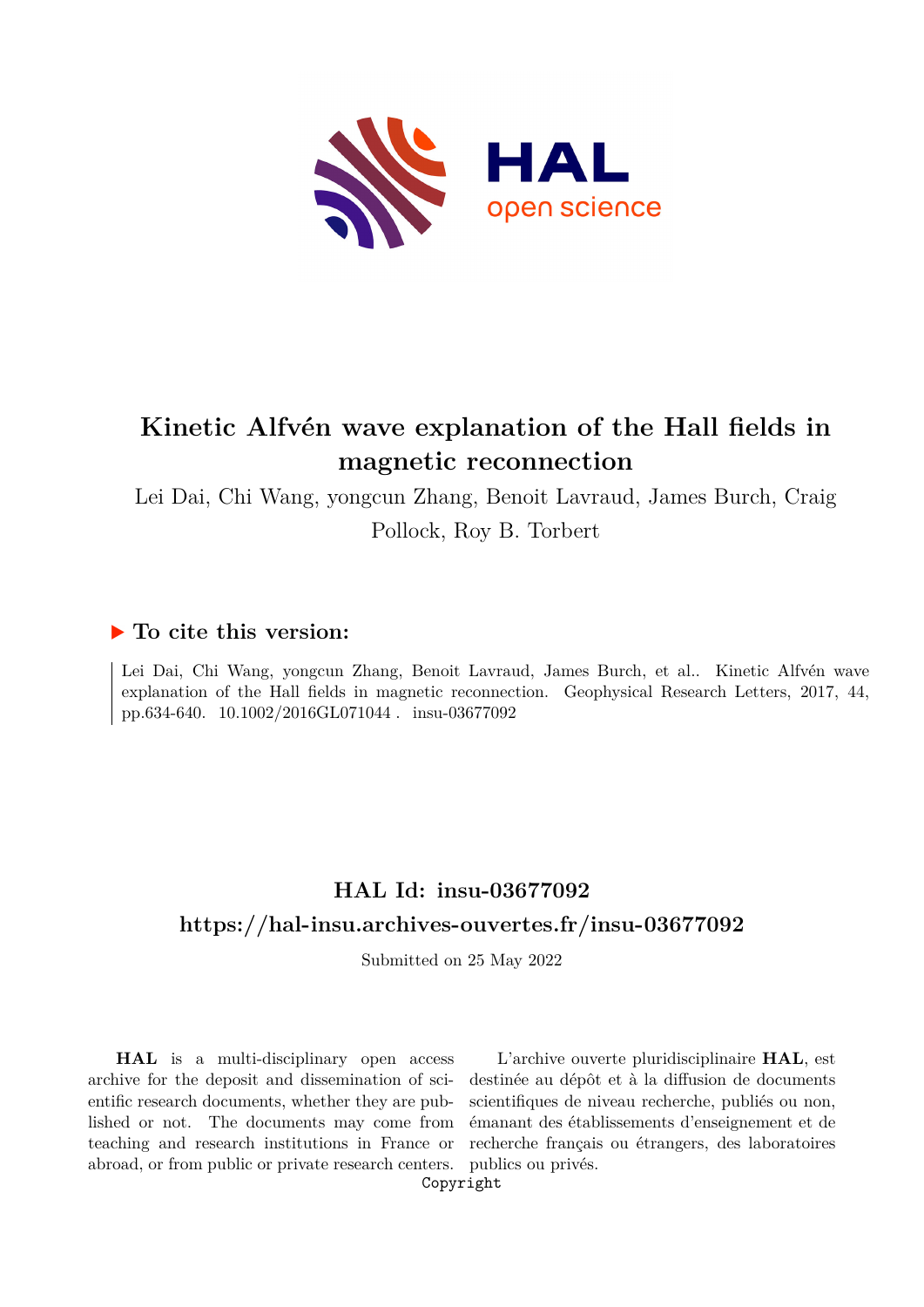# **@AGUPUBLICATIONS**

## **[Geophysical Research Letters](http://onlinelibrary.wiley.com/journal/10.1002/(ISSN)1944-8007)**

## **RESEARCH LETTER**

[10.1002/2016GL071044](http://dx.doi.org/10.1002/2016GL071044)

#### **Key Points:**

- Hall electric field balanced by ion pressure gradient represents the finite ion gyroardius of kinetic Alfven waves • KAW physics predicts a ratio of Hall
- fields  $(E_n/B_m)$  on the order of a few Alfven speed
- New perspetive on ion intrusion at magnetopause reconnection

**Correspondence to:** L. Dai,

ldai@spaceweather.ac.cn

#### **Citation:**

Dai, L., C. Wang, Y. Zhang, B. Lavraud, J. Burch, C. Pollock, and R. B. Torbert (2017), Kinetic Alfven wave explanation of the Hall fields in magnetic reconnection, Geophys. Res. Lett., 44, 634–640, doi:10.1002/2016GL071044.

Received 31 AUG 2016 Accepted 3 DEC 2016 Accepted article online 9 DEC 2016 Published online 25 JAN 2017

## **Kinetic Alfvén wave explanation of the Hall fields in magnetic reconnection**

**Lei Dai1 [,](http://orcid.org/0000-0002-5122-3066) C[hi W](http://orcid.org/0000-0001-9228-6605)ang[1](http://orcid.org/0000-0001-6991-9398) , Yongcun Z[han](http://orcid.org/0000-0001-7188-8690)g1 [,](http://orcid.org/0000-0001-5721-8164) Benoit Lavraud2 [,](http://orcid.org/0000-0001-6807-8494) James Burch3 [,](http://orcid.org/0000-0003-0452-8403) Craig Pollock<sup>4</sup> , and Roy B. Torbert5**

<sup>1</sup> State Key Laboratory of Space Weather, National Space Science Center, Chinese Academy of Sciences, Beijing, China, <sup>2</sup>Institut de Recherche en Astrophysique et Planétologie, Université de Toulouse, Toulouse, France, <sup>3</sup>Southwest Research Institute, San Antonio, Texas, USA, 4NASA Goddard Space Flight Center, Greenbelt, Maryland, USA, 5University of New Hampshire, Durham, New Hampshire, USA

**Abstract** Magnetic reconnection is initiated in a small diffusion region but can drive global-scale dynamics in Earth's magnetosphere, solar flares, and astrophysical systems. Understanding the processes at work in the diffusion region remains a main challenge in space plasma physics. Recent in situ observations from Magnetospheric Multiscale and Time History of Events and Macroscale Interactions during Substorms reveal that the electric field normal to the reconnection current layer, often called the Hall electric field  $(E_n)$ , is mainly balanced by the ion pressure gradient. Here we present theoretical explanations indicating that this observation fact is a manifestation of kinetic Alfvén waves (KAWs) physics. The ion pressure gradient represents the finite gyroradius effect of KAW, leading to ion intrusion across the magnetic field lines. Electrons stream along the magnetic field lines to track ions, resulting in field-aligned currents and the associated pattern of the out-of-plane Hall magnetic field ( $B_m$ ). The ratio  $\Delta E_n/\Delta B_m$  is on the order of the Alfvén speed, as predicted by the KAW theory. The KAW physics further provides new perspectives on how ion intrusion may trigger electric fields suitable for reconnection to occur.

## **1. Introduction**

Understanding the physical processes at work in the magnetic reconnection diffusion region is the prime objective of the Magnetospheric Multiscale (MMS) mission [Burch et al., 2016a]. Launched on 13 March 2015, the MMS spacecraft provides unprecedented high-resolution plasma measurements in space [Torbert et al., 2016; Mauk et al., 2016; Pollock et al., 2016]. By resolving kinetic-scale structures and dynamics in the vicinity of the X line region, MMS has already made breakthrough observations that advanced the understanding of reconnection [Burch et al., 2016b; Burch and Phan, 2016].

One of the new insights from MMS concerns the electric field  $(E_n)$  normal to the reconnection current layer in the diffusion region. Recent MMS observations [Burch et al., 2016b; Wang et al., 2016] (Y. Zhang et al., private communication, 2016) reveal that this normal electric field is mainly balanced by the ion pressure gradient. The accurate comparison between  $E_n$  and the ion pressure gradient is enabled by the fast measurements of the particles and fields from the four MMS spacecraft. The balance between  $E_n$  and the ion pressure gradient has also been inferred using previous Time History of Events and Macroscale Interactions during Substorms (THEMIS) measurements [Dai et al., 2015].

The normal electric field  $E_n$  in reconnection is generally understood as the Hall electric field at the ion kinetic scale. The rationale behind it is the simplified Ohm's law at the ion scale  $E + v_i \times B = (1/nq)J \times B$ , where the Hall term (**J**×**B**) may dominate the contribution to the electric field. Mathematically, this equation is equivalent to the electron frozen-in condition ( $E + v_e \times B = 0$ ), because the ion terms  $v_i \times B$  from both sides can cancel each other. The Hall electric field is an important feature in the reconnection diffusion region. The presence of the Hall electric field associated with the Hall magnetic field indicates a time-varying electromagnetic structure of the Hall signals.

More insights on the nature of  $E_n$  is possible from the ion momentum equation in a collisionless plasma [*Cai* et al., 1994; Cai and Lee, 1997; Dai et al., 2015],

©2016. American Geophysical Union. All Rights Reserved.

$$
\mathbf{E} + \mathbf{v}_i \times \mathbf{B} = (1/n_i q_i) \nabla \cdot P_i + (m_i/q_i) d\mathbf{v}_i / dt,
$$
\n(1)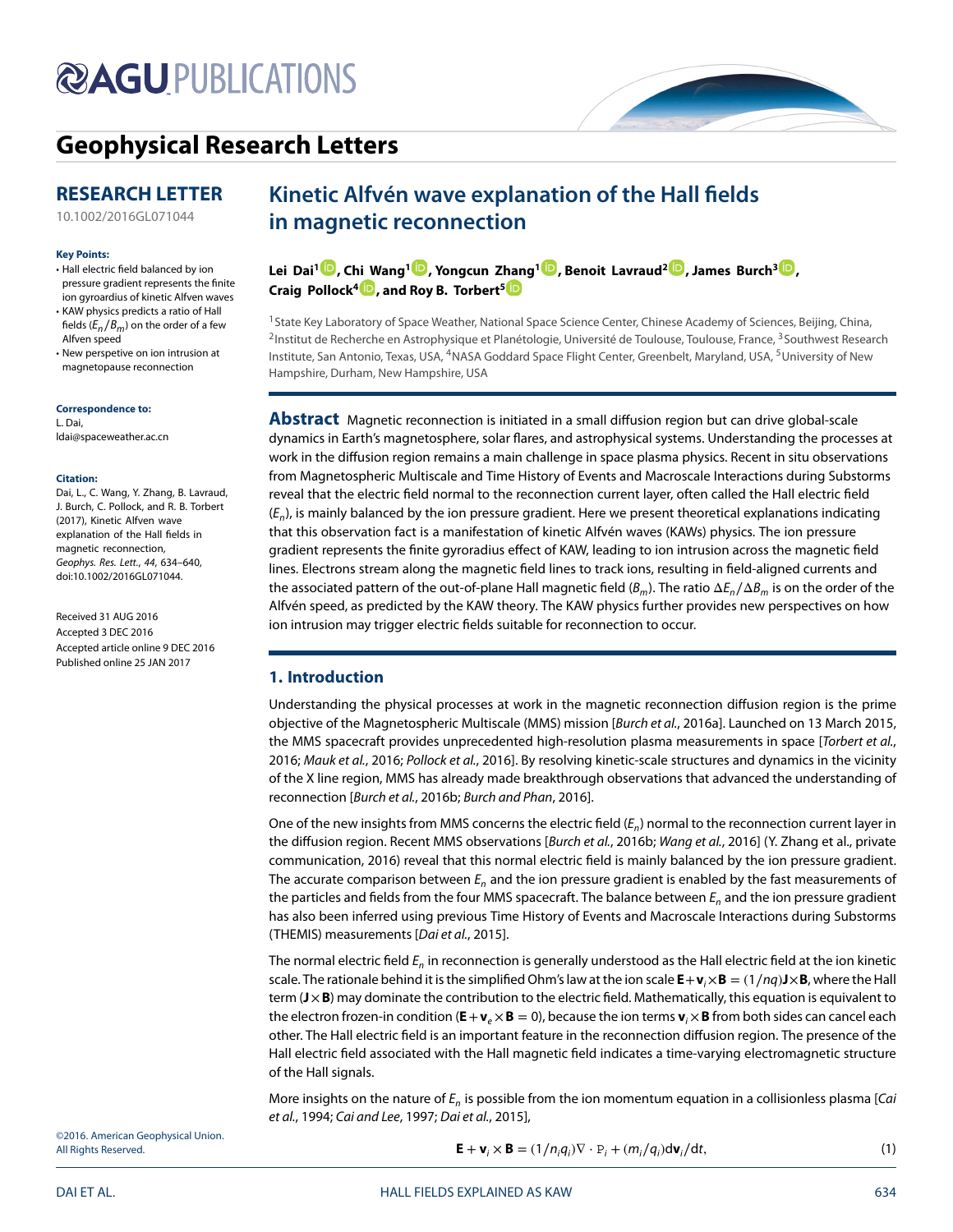

**Figure 1.** Schematics of asymmetric reconnection at the magnetopause. (a) Hall electric field  $(E_n)$ , out-of-plane magnetic field ( $B_m$ ), and Hall current system are explained by KAW physics. (b) Illustration of penetration of ions and various terms of equation (3). See more descriptions in text.

Besides the ion fluid convection term, the inertial term or the pressure gradient can contribute to the electric field. The MMS observation of a normal electric field  $E_n$  mainly balanced by the ion pressure gradient in reconnection has profound implications. In a simple sense, the ion pressure gradient corresponds to the finite gyroradius effect and ion penetration in the reconnection current layer [Burch et al., 2016b; Shay et al., 2016]. In this study, we present a theoretical explanation that the ion pressure gradient represents the finite ion gyroradius effect of kinetic Alfvén waves (KAWs). We will show that the KAW physics also predicts the formation of the electron field-aligned currents, the associated out-of-plane magnetic field ( $B_m$ ), and the ratio  $E_n/B_m$ .

## **2. Normal Electric Fields Induced by Ion Pressure Gradient: Ion Gyroradius Effect in KAW Physics**

To show that the balance between  $E_n$  and ion pressure gradient represents the ion gyroradius effect of KAW, we start with the ion momentum (equation (1)) in the direction normal to the reconnection layer. The **LMN** coordinate system for reconnection layer is illustrated in Figure 1. Simply speaking, **L** is along the direction of the magnetic field of the current layer, **M** is the out-of-plane direction, and **N** is outward and normal to the current layer. In the theoretical derivation, we use a**XYZ**coordinate in which**Z**corresponds to **L**,**Y**corresponds to **M**, and **X** corresponds to **N**. The **XYZ** coordinate system is close to the GSM at the subsolar magnetopause.

As indicated by observations [Burch et al., 2016b; Wang et al., 2016; Dai et al., 2015], we can neglect the small ion inertial term  $(m_i/q_i)$ d**v**<sub>i</sub>/dt in the momentum equation in the normal direction. This approximation is consistent with KAW physics in which the ion inertial term is a small term on the order of O( $\omega^2/\Omega^2_i$ ), where  $\Omega_i$  is ion gyrofrequency [Cheng and Johnson, 1999; Stasiewicz et al., 2000]. In the normal direction, the main contribution to the pressure gradient is the variation along **N** of the diagonal **NN** component of the pressure tensor in observations. We use an isothermal approximation to rewrite the ion pressure as  $n_iT_i$ , where  $n_i$  is ion number density and  $T_i$  is the ion temperature. The ion  $\mathbf{v}_i \times \mathbf{B}$  term should be small near the stagnation point. But the stagnation point may deviate from the X line. The ion flow could be finite in the diffusion region near the X line [Cassak and Shay, 2007]. Therefore, we keep this term in the derivation. After these simplifications, we have the equation for the Hall electric field

$$
\mathbf{E} + \mathbf{V}_i \times \mathbf{B} \approx (1/n_i q_i) \nabla n_i T_i,
$$
 (2)

We want to explore the time-varying aspect of the Hall fields and currents. Motivated by this consideration, we take the partial time derivative of equation (2) in the **X** direction. The result of the first term is  $\partial_t E_x$ . The time derivative of the second term is  $\partial_t V_{iv}B_z$ . We use the approximation  $\delta B_z \ll B_z$ . This is usually adopted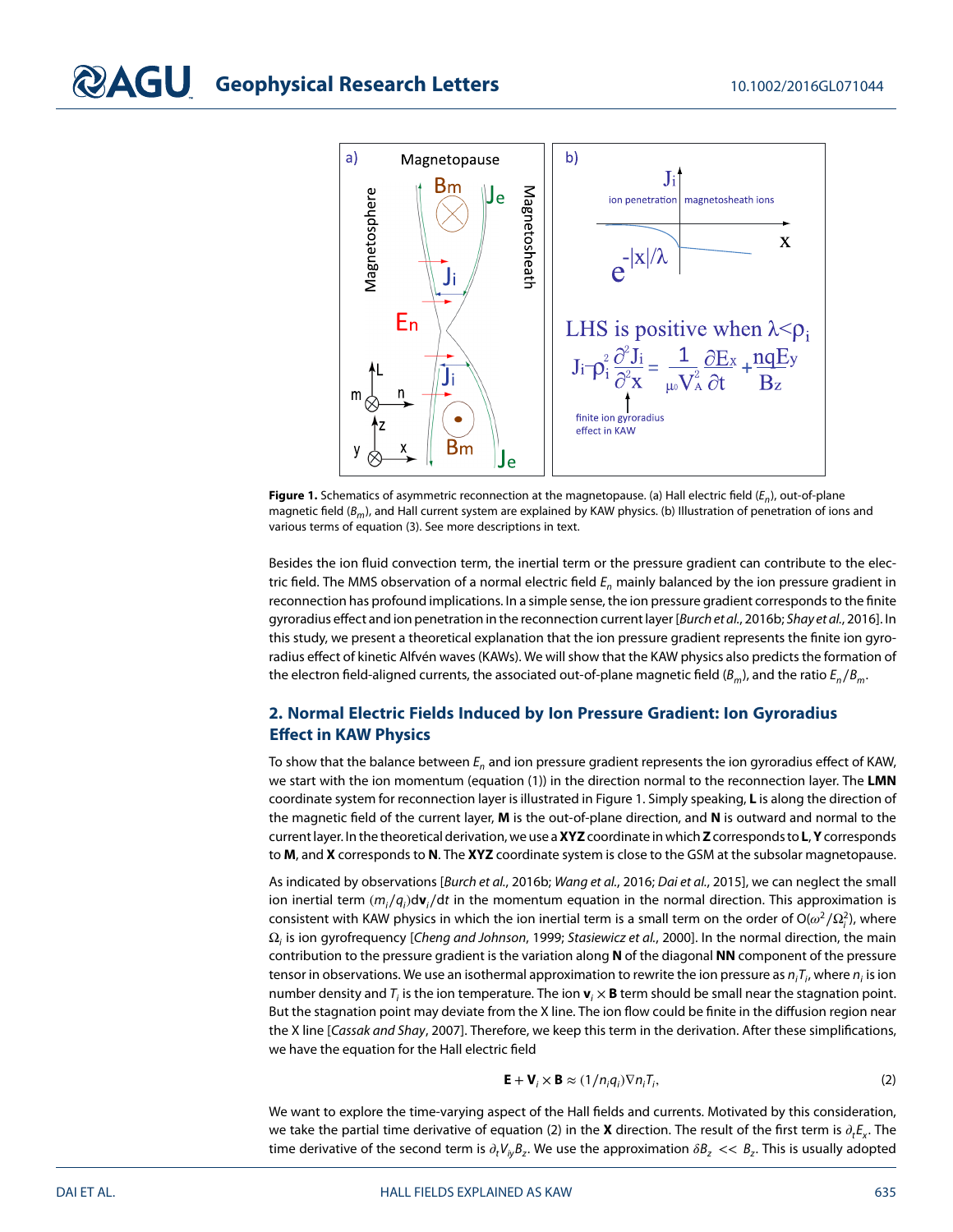in observations as the current layer changes very little in the timescale of spacecraft crossing. Assuming that  $\partial_y=0$ , the second term becomes  $(q_iB_z/m_i)E_y-(B_z^2/n_im_i)J_{ix}.J_{ix}=n_iq_iV_{ix}$  is the ion current in the normal direction. The time derivative of the pressure gradient term is  $(1/n_iq_i)\nabla\partial_t n_iT_i$ , assuming  $\delta n_i<< n_i.$  We use charge conservation for the ions  $\partial_t(n_iq_i) + \nabla \cdot \mathbf{J}_i = 0$  to evaluate  $\partial_t n_i$ . The third term becomes  $-(T_i/n_iq_i^2)\partial_{xx}J_{ix}$ . The contribution from ions to the field-aligned current  $J_i$  is a small effect and usually neglected. The field-aligned current is mostly carried by light electrons. In the perpendicular direction, electrons also have an **E** × **B** drift and this will generally cancel the current provided by ion  $E \times B$  drift.

Rearranging the terms, we have the following equation describing  $E_n$  and the ion current in the normal direction,

$$
J_{ix} - \rho_i^2 \nabla_{xx} J_{ix} = \frac{\partial_t E_x}{\mu_o V_A^2} + \frac{n_i q_i E_y}{B_z}
$$
 (3)

 $\rho_i = \sqrt{ T_i m_i} / q_i B_z$  is ion thermal gyroradius,  $V_A = \sqrt{ (B_2^2/n_i m_i \mu_o)}$  is the Alfvén speed.

The physical meaning of equation (3) is straightforward. The first term  $\partial_t E_x/\mu_o V_A^2$  on the right-hand side (RHS) is the ion polarization current related to slow time-varying  $E_n.$  The second term  $n_i q_i E_y/B_z$  on the RHS is the  ${\sf ExB}$ drift caused by the reconnection electric field  $E_y$ . On the left-hand side (LHS), the first term  $J_{ix}$  is the current without corrections from finite ion gyroradius effect. The  $\rho^2_i\nabla_{xx}J_{ix}$  is the finite gyroradius effect correction. The gyroradius effect results from the ion pressure gradient. Without the finite gyroradius effect,  $J_{ix}$  shall have a one-to-one relation with the local electric fields  $E_x$  and  $E_y$ .

Since its discovery by Hasegawa and Chen [1976], KAWs have been intensively studied in a wide variety of plasmas [Lysak and Lotko, 1996; Wu et al., 1996; Johnson and Cheng, 1997; Streltsov et al., 1998; Stasiewicz et al., 2000; Chaston et al., 2005; Dai, 2009; Keiling, 2009; Shay et al., 2011; Lin et al., 2012; Liang et al., 2016]. In the following, we show that the finite gyroradius effect of KAW represents the ion pressure-based gyroradius effect in equation (3). The perpendicular current of KAWs is provided by ions and related to the electric field as follows [Cheng, 1991; Lysak and Lotko, 1996; Streltsov et al., 1998]:

$$
\tilde{J}_{ix} = -i\omega \varepsilon_o \frac{\zeta^2}{V_A^2} \frac{1 - e^{-\mu} I_o(\mu)}{\mu} \tilde{E}_x
$$
\n(4)

where  $\mu = k_x^2 \rho_i^2$  and  $l_o$  is the modified Bessel function. Following a Pade approximation  $[1 - e^{-\mu}l_o(\mu)]/\mu \approx$  $1/(1+\mu)$  that is good for the arbitrary  $\mu$  [Johnson and Cheng, 1997; Streltsov et al., 1998; Stasiewicz et al., 2000; Lysak, 2008], the above equation of KAW is simplified as [Streltsov et al., 1998]

$$
(1+\rho_i^2 k_x^2)\tilde{J}_{ix} = -i\omega \frac{\tilde{E}_x}{\mu_o V_A^2}.
$$
\n(5)

The right-hand side is the polarization current due to the normal electric field  $E_x$ .  $-\rho^2_jk_x^2\tilde{J}_{ix}$  is the correction due to finite gyroradius.

Replacing ik<sub>x</sub> with  $\partial_x$ , and  $-i\omega$  with  $\partial_t$ , we immediately find that equation (5) recovers most of equation (3). The  $E_v$  term in equation (3) is not recovered because  $E_v$  is not a component of KAW. Equation (3) describes the time-varying aspect of the Hall electric field, the normal component of the current density, and the reconnection electric field. Equation (5) describes the electric field and current of the KAW dynamics under the correction from the finite ion gyroradius effect. The similar format between equations (3) and (5) clearly indicates the following fact: the contribution to  $E<sub>n</sub>$  from the ion pressure gradient represents the same finite ion gyroradius effect as that of KAW. The finite ion gyroradius effect of KAW is important in a finite plasma beta (> m<sub>e</sub>/m<sub>i</sub>). The plasma beta is generally larger than 1 in the center of the reconnection layer. The beta is on the order of 0.1 at the edge of the reconnection layer in the magnetopause and magnetotail, indicating that the finite ion gyroradius effect is ubiquitously important for reconnection.

#### **3. How Ion Intrusion May Produce the Perpendicular Electric Field in Reconnection**

Equation (3) provides new insights into the nature of electric field and the ion motion in a reconnection layer. Ion intrusion corresponds to a certain profile of  $J_{ik}$ . From equation (3), we can infer what kind of ion intrusion  $(J_{ik})$  should produce a suitable electric field ( $E_x$  and  $E_y$ ) for reconnection to occur. Such a theoretical consideration is useful as the profile of ion intrusion may be predetermined by external condition or boundary conditions, for instance, at the magnetopause reconnection.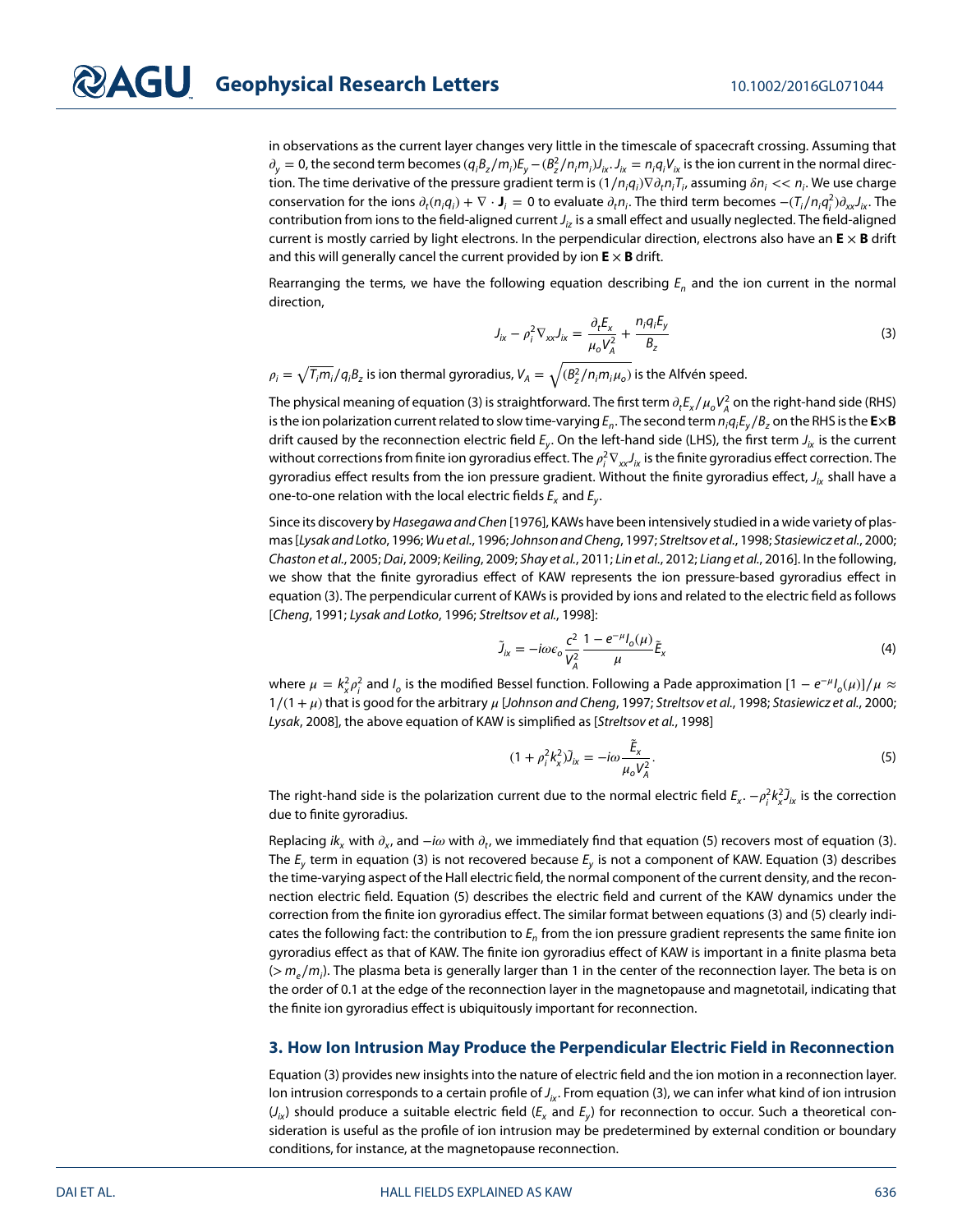We illustrate how ion intrusion can produce  $E_x$  (and/or  $E_y$ ) in asymmetric reconnection as depicted in Figure 1b. In the asymmetric reconnection, magnetosheath ion enters the magnetosphere side due to ion gyroradius effect. For simplicity, we only consider the ion current from magnetosheath ions. The magnetosphere ion population is assumed at rest. The current from ion intrusion is toward the magnetosphere side. In this case, the term  $J_{ik}$  is negative. This term cannot support a positive  $E_v$  and a positive  $\partial_t E_x$  that are suitable for reconnection to occur. Only the gyroradius effect term  $-\rho^2_i\nabla_\text{xx}J_{i\text{x}}$  can support a positive  $E_y$  and  $\partial_t E_\text{x}$  on the magnetosphere side. The term  $-\rho^2_j\nabla_{xx}J_{ix}$  is the fluid manifestation of the finite ion gyradius effect, leading to a nonlocal dependence of the perpendicular current on the electric field. As a result, the relative phase between  $J_{i_x}$  and  $E_x$  can be complicated. Without losing generality, we set the boundary of magnetosheath ions at  $X = 0$ . Assuming that the penetration current of sheath ions decreases exponentially,  $J_{ik} = J_0 e^{-|x|/\lambda}$  for  $X < 0$ , the left side of equation (3) becomes (1 –  $\rho_j^2/\lambda^2$ ) $J_{ix}$ . To make the LHS positive, the penetration length  $\lambda$  has to be smaller than the ion gyroradius.

The above calculation provides the following perspective. Ion intrusions with a penetration length smaller than the ion gyroradius are more effective in triggering suitable electric fields (positive  $E<sub>x</sub>$  and  $E<sub>y</sub>$ ) for reconnection to occur.

#### **4. Hall Fields and Currents as Explained by KAW Eigenmode Theory**

As previous sections show, KAW physics can explain the ion gyroardius effect resulting from ion pressure gradient. The normal electric field is clearly consistent with the electric field of KAW. If the electrons are frozen in at the ion scale, we still have  $E + v_i \times B = (1/nq)J \times B$ . In this sense, the electric field of KAW may still be called a "Hall electric field." As shown in Figure 1, this normal electric field also corresponds to charge separation due to the intrusion of magnetosheath ion through finite gyroradius effect.  $J_i$  and  $E_r$  have opposite signs during the generation of the KAW mode (Hall fields). According to the Poynting theorem, a negative **J** ⋅ **E** contributes to the transfer of particle energy into the wave energy and thus the growth of the wave. Once the KAW mode is generated, it may be associated with energy dissipation [e.g., Chaston et al., 2009, Liang et al., 2016].

As ions move across magnetic field lines, electrons are dragged toward ions to try to keep neutrality. Mobile electrons stream along the magnetic field lines, forming the field-aligned currents. The total current  $J = J_i + J_e$ needs to be divergence free to keep quasi-neutrality. As shown in Figure 1, the electron field-aligned currents produce the pattern of out-of-plane Hall magnetic fields. The field-aligned current and the associated out-of-plane  $B_m$  are parts of KAW. As KAWs are generated, the field-aligned currents propagate along the magnetic field line away from the reconnection site. The KAW propagation is characterized by a Poynting flux  $(E_n \times B_m)$  that is mainly parallel/antiparallel the magnetic field line. The Hall fields propagate as KAWs structure along the magnetic field line away from the reconnection site. This important feature has been shown through explicit calculation [Dai, 2009] and demonstrated with particle-in-cell [Shay et al., 2011] and 3-D hybrid simulations [Liang et al., 2016].

As shown in Figure 1,  $E_n$  and  $B_m$  are mostly confined inside the current layer. This is due to the fact that KAW is in the form of eigenmode of the current layer. When the perpendicular scale of the waves is comparable to that of the inhomogeneity of the current layer, the WKB (Wentzel-Kramers-Brillouin) approximation for plane waves breaks down. A treatment of KAW eigenmode is necessary [Lysak, 2008; Dai, 2009].

KAW physics can predict the ratio ( $E_n/B_m$ ) of Hall fields. For KAW, the ratio  $E_n/B_m$  is  $V_A\sqrt{1+k^2_\chi\rho^2_i}$  [S*tasiewicz* et al., 2000]. In a reconnection current layer, this value should be on the order of 1 to several Alfvén speeds, because the perpendicular scale of the wave is the thickness of the reconnection layer and is comparable to ion gyroradius. The Alfvén speed varies significantly across the normal direction of the current layer. Calculations of discrete KAW eigenmode predict a  $E_n/B_m$  of 1 to a few Alfvén speeds based on the profile of the current layer [Lysak, 2008; Dai, 2009]. Notice that  $E_n$  and  $B_m$  are not in phase with each other in the wave source region. The Poynting flux of the generated KAW eigenmodes (Hall fields) can be directed either way in ±**Z** direction.

#### **5. Hall Fields and Currents: Whistler Mode, Tearing Mode, or KAW Mode?**

In the original scenario proposed by Sonnerup [1979], quadrupolar out-of-plane Hall magnetic field  $B<sub>m</sub>$  are considered as a static structure of the diffusion region. The Hall electric fields were absent in this original static picture. The presence of Hall electric field is important as it indicates a time-varying electromagnetic structure.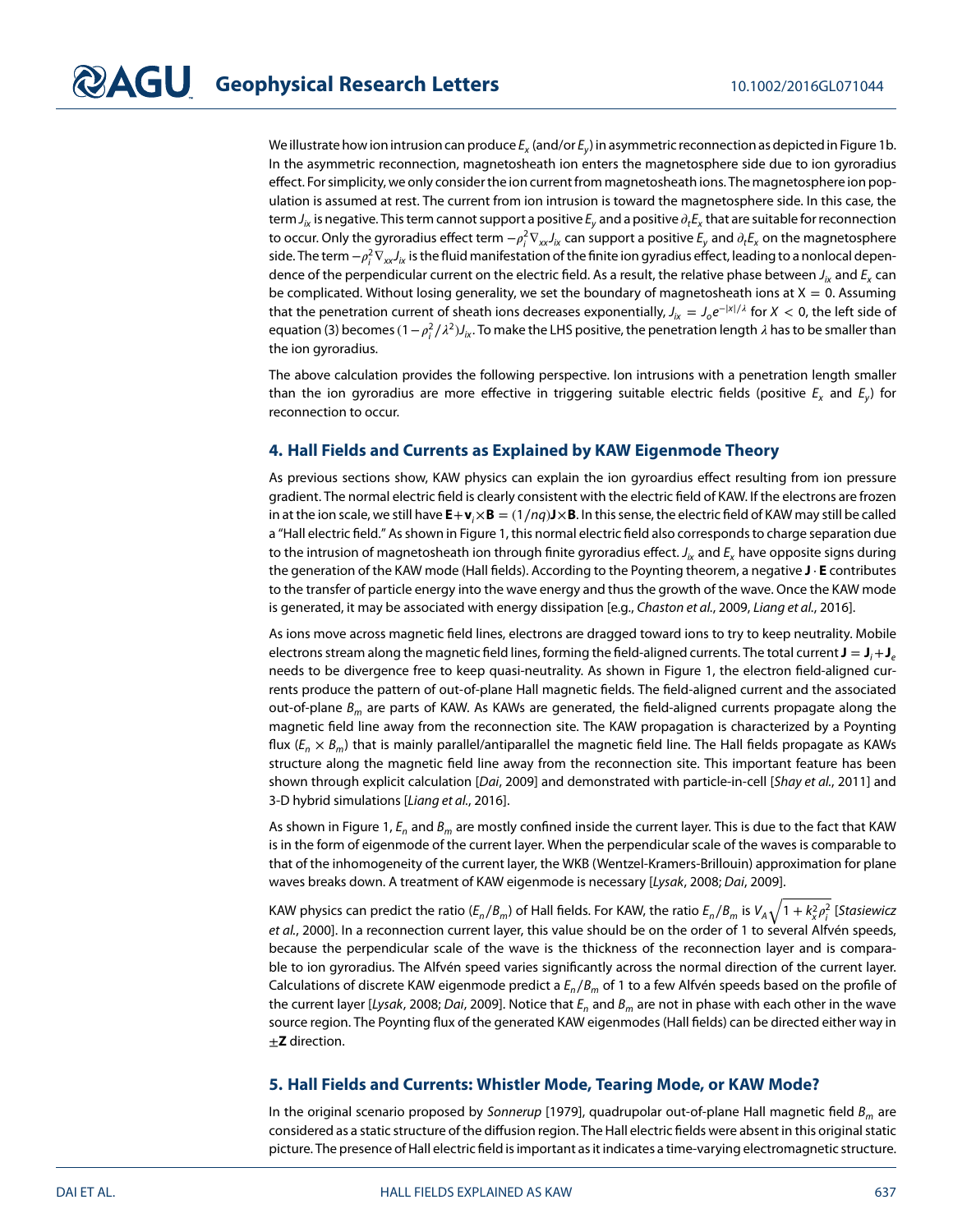Terasawa [1983] described Hall fields as a current layer tearing eigenmode coupled with a shear Alfvén mode. In the coupled mode of Terasawa [1983], the out-of-plane Hall  $B_m$  (and  $V_m$ ) and field-aligned currents are actually components of the Alfvén mode. The tearing mode itself does not have the out-of-plane B<sub>m</sub>. The Hall structure mostly consists of  $B_m$ ,  $E_m$ , and the in-plane Hall current. These components of field and current all belong to the Alfvén mode in the configuration of a reconnection layer. The polarization of the Hall structure is consistent with that of the Alfvén mode.

In theory, Hall fields have been linked to whistler mode [Mandt et al., 1994; Birn et al., 2001; Rogers et al., 2001] or KAW mode [Dai, 2009; Shay et al., 2011]. The quadrupolar out-of-plane Hall  $B<sub>m</sub>$  has been explained in terms of either wave mode. To distinguish the mode of Hall fields, more comparisons between predictions and observations are needed. To this end, we emphasize two theoretical predictions that are unique nature of KAW.

- 1. As demonstrated in the previous sections, the balance of Hall electric fields by the ion pressure gradient represents the finite ion gyroradius effect of KAW. This effect depends on the ion temperature and is a key property that differentiates whistler from KAW.
- 2. Another prediction from KAW physics is the ratio of the Hall fields  $E_n/B_m$ .  $E_n/B_m$  should be on the order of the Alfvén speed if the Hall fields are of KAW in nature [Dai, 2009; Lysak, 2008].

These two predictions are unique nature of KAW mode, and their implications have not been fully recognized. In the following, we list the observational facts suggesting that Hall fields are well explained by predictions of KAW physics.

- 1. The normal electric field is mainly balanced by the ion pressure gradient [Burch et al., 2016b; Wang et al., 2016; Dai et al., 2015] (Y. Zhang et al., private communication, 2016). This is the manifestation of the finite ion gyroradius effect of KAW, as demonstrated in this study.
- 2. The ratio  $E_n/B_m$  is on the order of the Alfvén speed in many in situ observations (see more details in the appendix) [Mozer et al., 2002; Vaivads et al., 2004; Wygant et al., 2005; Eastwood et al., 2007; Phan et al., 2007; Retinò et al., 2007; Mozer et al., 2008; Dai et al., 2015; Duan et al., 2016; Burch and Phan, 2016]. This is a unique feature predicted by KAW physics.
- 3. In situ multipoint observations indicate that Hall fields are not static but slow-varying structures on timescale larger than the ion gyroperiod [Wygant et al., 2005; Vaivads et al., 2004]. The timescales of Hall field variations are consistent with KAW physics.
- 4. The polarization of Hall fields and Hall currents is consistent with KAW eigenmode of the current layer. The Hall fields are not consistent with tearing mode. In particular, the field-aligned current of the Hall current system is consistent with Alfvén mode and not consistent with low-frequency fast mode.
- 5. Hall fields and currents are observed at large distance from the reconnection site [Duan et al., 2016; Yamade et al., 2000; Fujimoto et al., 2001; Nakamura et al., 2004]. The associated Poynting flux is mainly along the magnetic field [Duan et al., 2016]. These observations are a characteristic signature of the Alfvén mode as demonstrated by Dai [2009], Shay et al. [2011], and Liang et al. [2016].
- 6. Octupolar out-of-plane  $B_m$  has been observed in simulations [von der Pahlen and Tsiklauri, 2014; , 2015]. The octupolar out-of-plane  $B_m$  can be explained by the prediction of the high n number KAW eigenmode [*Dai*, 2009]. A superposition of  $n = 1$  and  $n = 3$  mode can produces octupolar structures of the out-of-plane  $B_m$ .

#### **6. Summary and Conclusions**

Motivated by MMS observations, we present theoretical arguments suggesting that the balance of normal electric field  $E_n$  by the ion pressure gradient is a manifestation of kinetic Alfvén wave (KAW) physics. The ion pressure gradient represents the finite gyroradius effect of KAW. KAW mode of the reconnection layer can explain the Hall currents and Hall magnetic fields as well. The KAW physics predicts that the ratio  $E_n/B_m$  is on the order of Alfvén speed as observed. These predictions of Hall fields are unique to a KAW physics explanation. We list observational facts that match predictions of KAW physics, providing strong evidence that reconnection Hall fields and currents are of KAW mode in nature.

KAW physics further provides new perspectives on how ion intrusion may trigger the perpendicular electric fields suitable for reconnection. As suggested by calculations, "sharp" ion intrusions with a penetration length smaller than ion gyroradius are more effective in producing suitable electric fields for reconnection to occur.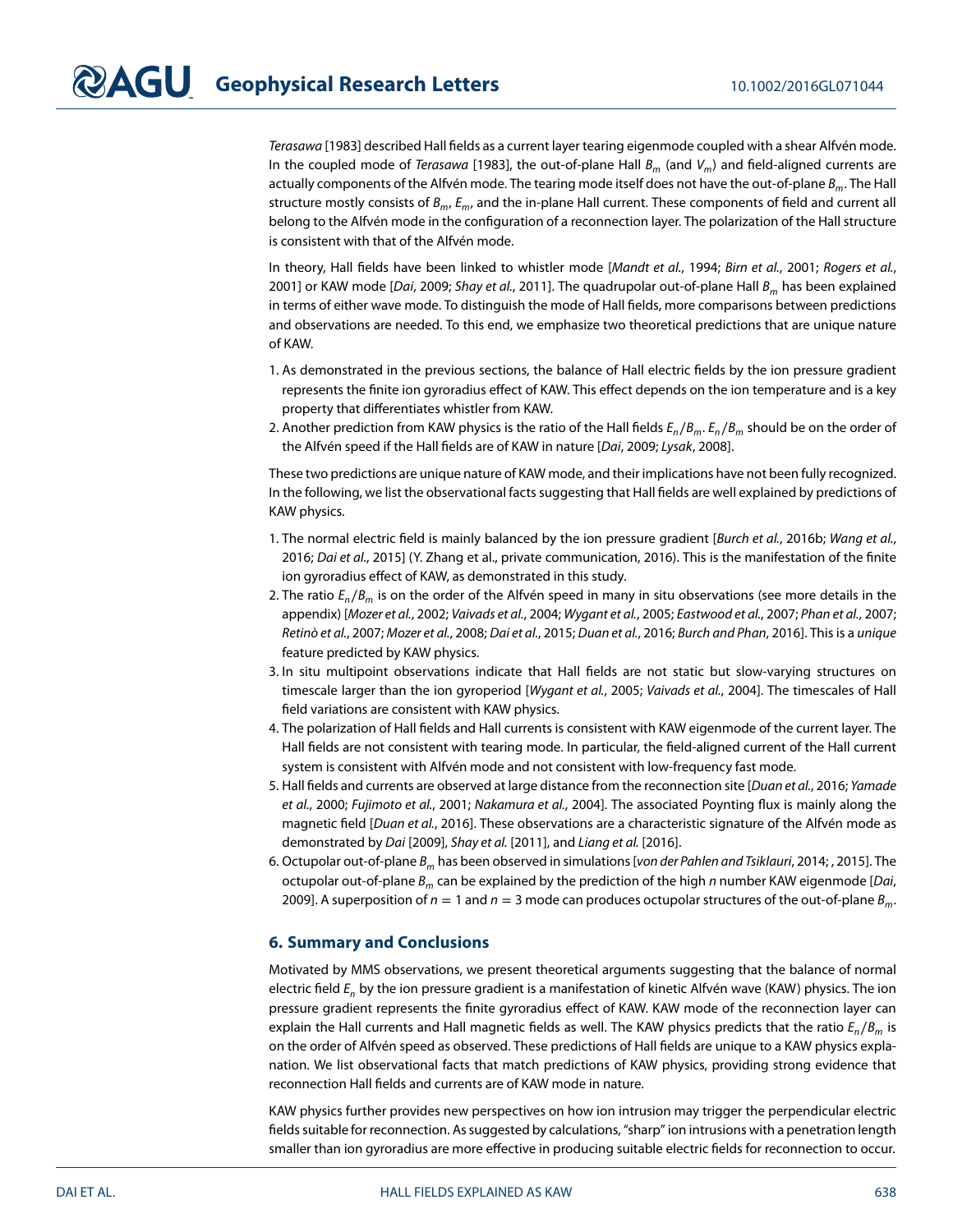# **GU** Geophysical Research Letters 10.1002/2016GL071044

**Table A1.** List of Past Observations of the Ratio  $E_n/B_m$  as Compared With the KAW Prediction (a Few Alfvén Speed)

| Event                                     | Event Time                          | $\Delta E_n$      | $\Delta B_m$     | $E_n/B_m$      | Alfvén Speed       |
|-------------------------------------------|-------------------------------------|-------------------|------------------|----------------|--------------------|
| Polar [ <i>Mozer et al.</i> , 2002]       | 2001-4-1,05:46:30 UT-05:47:30 UT    | $30 \text{ mV/m}$ | 45 nT            | $670$ km/s     | 1.240 km/s         |
| Cluster [Vaivads et al., 2004]            | 2002-2-20, 13:22:02 UT-13:22:08 UT  | $15 \text{ mV/m}$ | 20 <sub>nT</sub> | 750 km/s       | 311 km/s           |
| Cluster [Wygant et al., 2005]             | 2001-10-1, 09:46:46 UT-09:46:52 UT  | $60 \text{ mV/s}$ | 6 <sub>nT</sub>  | 10,000 km/s    | 1,400 km/s         |
| Cluster [Wygant et al., 2005]             | 2001-10-1, 09:46:40 UT-09:47:10 UT  | $40 \text{ mV/m}$ | 7 <sub>nT</sub>  | 6,000 km/s     | 1,400 km/s         |
| Cluster [Eastwood et al., 2007]           | 2001-8-22, 09:40:00 UT-09:46:00 UT  | $40 \text{ mV/m}$ | 15nT             | 2,600 km/s     | 1,740 km/s         |
| Cluster [ <i>Phan et al.</i> , 2007]      | 2003-1-14, 06:11:30 UT-06:12:30 UT  | $7 \text{ mV/m}$  | $25 \text{ nT}$  | 280 km/s       | 190 km/s           |
| Cluster [Retino et al., 2008]             | 2002-3-27, 10:16:51 UT-10:16:53 UT  | $9 \text{ mV/m}$  | 10nT             | 900 km/s       | $210 \text{ km/s}$ |
| THEMIS [Mozer et al., 2008]               | 2007-7-20, 17:38:15 UT-17:39:15 UT  | $8 \text{ mV/m}$  | 18nT             | 440 km/s       | 890 km/s           |
| THEMIS [Mozer et al., 2008]               | 2007-7-20, 17:43:00 UT-17:44:00 UT  | $8 \text{ mV/m}$  | 10nT             | 800 km/s       | 1,320 km/s         |
| <b>THEMIS</b> [ <i>Dai et al.</i> , 2015] | 2013-2-13, 23:24:30 UT-23:25:30 UT  | $10 \text{ mV/m}$ | 8 <sub>nT</sub>  | 1.250 km/s     | 1,160 km/s         |
| MMS [Burch et al., 2016a]                 | 2015-10-16, 13:07:00 UT-13:07:04 UT | $10 - 20$ mV/m    | 15 <sub>nT</sub> | 670-1,330 km/s | 280 km/s           |
| MMS [Burch et al., 2016a]                 | 2015-12-8, 11:20:42 UT-11:20:45 UT  | $30 \text{ mV/m}$ | 15 <sub>nT</sub> | 2,000 km/s     | $510 \text{ km/s}$ |
| MMS (Y. Zhang et al., pers. comm., 2016)  | 2015-12-13, 10:31:18 UT-10:31:28 UT | $15 \text{ mV/m}$ | 10 nT            | 1,500 km/s     | $620 \text{ km/s}$ |

### **Appendix A**

The KAW physics uniquely predict a ratio of Hall fields ( $E_n/B_m$ ) on the order of Alfvén speed. In the manuscript, we list a number of observations of Hall fields that is consistent with this prediction. The details on the ratio  $(E_n/B_m)$  in previous observations are listed in Table A1.  $\Delta E_n$  and  $\Delta B_m$  are the peak values of Hall fields during the observations. The Alfvén speed is computed at the out edge of the current layer.

#### **Acknowledgments**

This work was supported by NNSFC grants 41574161 and 41231067 and in part by the Specialized Research Fund for State Key Laboratories of China.

#### **References**

Birn, J., et al. (2001), Geospace Environmental Modeling (GEM) magnetic reconnection challenge, J. Geophys. Res., 106, 3715–3720, doi[:10.1029/1999JA900449.](http://dx.doi.org/10.1029/1999JA900449)

Burch, J. L., and T. D. Phan (2016), Magnetic reconnection at the dayside magnetopause: Advances with MMS, Geophys. Res. Lett., 43, 8327–8338, doi[:10.1002/2016GL069787.](http://dx.doi.org/10.1002/2016GL069787)

Burch, J. L., T. E. Moore, R. B. Torbert, and B. L. Giles (2016a), Magnetospheric multiscale overview and science objectives, Space Sci. Rev., 199(1), 5–21, doi[:10.1007/s11214-015-0164-9.](http://dx.doi.org/10.1007/s11214-015-0164-9)

Burch, J. L., et al. (2016b), Electron-scale measurements of magnetic reconnection in space, Science, 352, AAF2939, doi[:10.1126/science.aaf2939.](http://dx.doi.org/10.1126/science.aaf2939)

Cai, H., D. Ding, and L. Lee (1994), Momentum transport near a magnetic X line in collisionless reconnection, J. Geophys. Res., 99(A1), 35-42. Cai, H. J., and L. C. Lee (1997), The generalized Ohm's law in collisionless magnetic reconnection, Phys. Plasmas, 4, 509–520,

doi[:10.1063/1.872178.](http://dx.doi.org/10.1063/1.872178)

Cassak, P., and M. Shay (2007), Scaling of asymmetric magnetic reconnection: General theory and collisional simulations, Phys. Plasmas, 14, 102114.

Chaston, C. C., et al. (2005), Drift-Kinetic Alfvén waves observed near a reconnection X line in the Earth's magnetopause, Phys. Rev. Lett., 95, 065002, doi[:10.1103/PhysRevLett.95.065002.](http://dx.doi.org/10.1103/PhysRevLett.95.065002)

Chaston, C. C., J. R. Johnson, M. Wilber, M. Acuna, M. L. Goldstein, and H. Reme (2009), Kinetic Alfvén wave turbulence and transport through a reconnection diffusion region, Phys. Rev. Lett., 102(1), 015,001.1–015,001.4, doi[:10.1103/PhysRevLett.102.015001.](http://dx.doi.org/10.1103/PhysRevLett.102.015001)

Cheng, C., and J. R. Johnson (1999), A kinetic-fluid model, J. Geophys. Res., 104(A1), 413–427.

Cheng, C. Z. (1991), A kinetic-magnetohydrodynamic model for low-frequency phenomena, J. Geophys. Res., 96(A12), 21,159–21,171, doi[:10.1029/91JA01981.](http://dx.doi.org/10.1029/91JA01981)

Dai, L. (2009), Collisionless magnetic reconnection via Alfvén eigenmodes, Phys. Rev. Lett., 102, 245003, doi[:10.1103/PhysRevLett.102.245003.](http://dx.doi.org/10.1103/PhysRevLett.102.245003)

Dai, L., C. Wang, V. Angelopoulos, and K.-H. Glassmeier (2015), In situ evidence of breaking the ion frozen-in condition via the non-gyrotropic pressure effect in magnetic reconnection, Ann. Geophys, 33, 1147–1153, doi[:10.5194/angeo-33-1147-2015.](http://dx.doi.org/10.5194/angeo-33-1147-2015)

Duan, S., L. Dai, C. Wang, J. Liang, A. Lui, L. Chen, Z. He, Y. Zhang, and V. Angelopoulos (2016), Evidence of kinetic Alfvén eigenmode in the near-Earth magnetotail during substorm expansion phase, J. Geophys. Res. Space Physics, 121, 4316–4330, doi[:10.1002/2016JA022431.](http://dx.doi.org/10.1002/2016JA022431)

Eastwood, J., et al. (2007), Multi-point observations of the Hall electromagnetic field and secondary island formation during magnetic reconnection, J. Geophys. Res., 112, A06235, doi[:10.1029/2006JA012158.](http://dx.doi.org/10.1029/2006JA012158)

Fujimoto, M., T. Nagai, N. Yokokawa, Y. Yamade, T. Mukai, Y. Saito, and S. Kokubun (2001), Tailward electrons at the lobe-plasma sheet interface detected upon dipolarizations, J. Geophys. Res., 106(A10), 21,255–21,262.

Hasegawa, A., and L. Chen (1976), Kinetic processes in plasma heating by resonant mode conversion of Alfvén wave, Phys. Fluids, 19(12), 1924–1934.

Johnson, J. R., and C. Cheng (1997), Kinetic Alfvén waves and plasma transport at the magnetopause, Geophys. Res. Lett., 24(11), 1423-1426. Keiling, A. (2009), Alfvén waves and their roles in the dynamics of the Earth's magnetotail: A review, Space Sci. Rev., 142, 73-156, doi[:10.1007/s11214-008-9463-8.](http://dx.doi.org/10.1007/s11214-008-9463-8)

Liang, J., Y. Lin, J. R. Johnson, X. Wang, and Z.-X. Wang (2016), Kinetic Alfvén waves in three-dimensional magnetic reconnection, J. Geophys. Res. Space Physics, 121, 6526–6548, doi[:10.1002/2016JA022505.](http://dx.doi.org/10.1002/2016JA022505)

Lin, Y., J. R. Johnson, and X. Wang (2012), Three-dimensional mode conversion associated with kinetic Alfvén waves, Phys. Rev. Lett., 109(12), 125003.